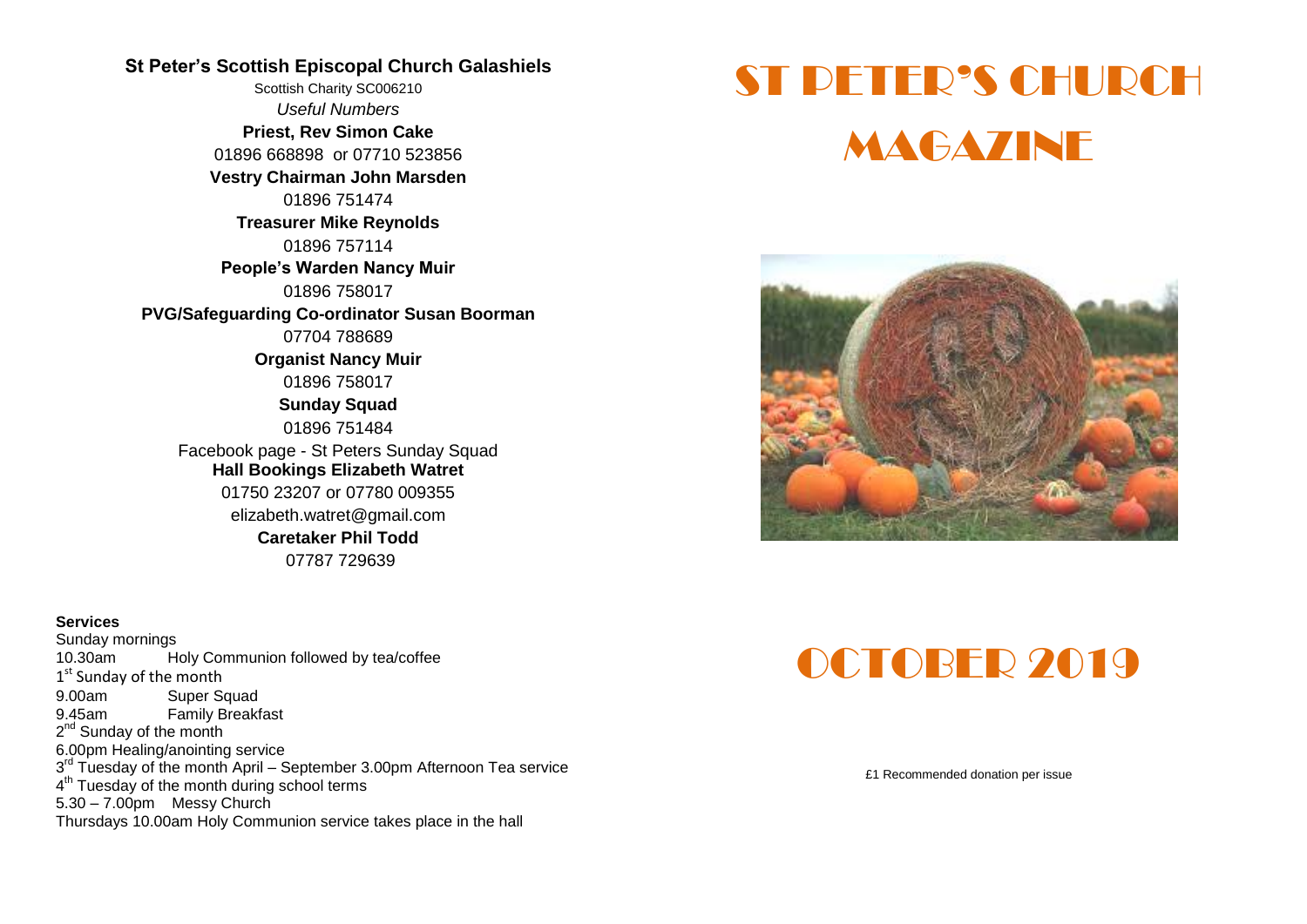#### **Ministry Leadership Team**

| Susan Boorman 07704 788689 | Sheena Cossar 01896 751694   |
|----------------------------|------------------------------|
| Karen Ellis 01896 757429   |                              |
| Nancy Muir 01896 758017    | Monica Reynolds 01896 757114 |

#### **Church Diary October**

| Tues 1 <sup>st</sup>   | 7.30pm MLT meeting                     |
|------------------------|----------------------------------------|
| Wed 2 <sup>nd</sup>    | 7.30pm House group                     |
| Thurs 3rd              | 10.00am Communion                      |
| Fri 4 <sup>th</sup>    | 7.00pm Cursillo @ Coldstream           |
| Sun 6 <sup>th</sup>    | 9.45am Family breakfast                |
|                        | 10.30am Harvest Family Service         |
|                        | followed by bring & share lunch        |
| Tues $8th$             | 7.30pm Vestry meeting                  |
| Wed 9 <sup>th</sup>    | 7.30pm House group                     |
| Thurs 10 <sup>th</sup> | 10.00am Communion                      |
| Sat 12 <sup>th</sup>   | Soup 'n' Pud lunch                     |
| Sun $13th$             | 10.30am BB's induction service         |
|                        | 6.00pm Healing service                 |
| Mon 14 <sup>th</sup>   | 6.30pm Bottletop Sort                  |
|                        | St Peter's Food Bank week              |
| Wed 16 <sup>th</sup>   | 7.30pm house group                     |
| Thurs 17 <sup>th</sup> | 10.00am Communion                      |
| Sun $20th$             | 10.30am Holy Communion,                |
| Tues 22 <sup>nd</sup>  | 5.30pm Messy Church                    |
| Wed 23rd               | 7.30pm House Group                     |
| Thurs 24 <sup>th</sup> | 10.00am Communion                      |
| Sun 27 <sup>th</sup>   | 10.30am Holy Communion, Rev John Evans |
| Mon 28 <sup>th</sup>   | 6.30pm Bottletop sort                  |
| Wed 30 <sup>th</sup>   | 7.30pm house group                     |
| Thurs 31 <sup>st</sup> | 10am Communion                         |
|                        |                                        |

#### -o-o-o-o-o-o-o-o-o-o-o-o-o-o-o-o-o-o-o-o-o-o-o-o-o-



The Crockett family are deeply grateful for all the love and prayers shown to them by our friends at St Peter's during Helen's recent illness. We were especially touched by the magnificent flowers. Helen is making a good recovery after some pretty intricate surgery and we cannot speak too highly of the care

she received at the Queen Elizabeth Hospital in Glasgow. You are all wonderful people!

## **Vestry Update**

The Vestry met jointly with the MLT on  $17<sup>th</sup>$  September. Most of our time was spent working on the Mission Plan. We reviewed the ideas generated so far and started to identify a vision for our church for the next five years, the strengths we had to build upon and the steps we needed to take to advance towards that vision.

We also confirmed the date for the next church  $AGM - Sundav 24<sup>th</sup>$ November during the main service time. We heard that work on the church roof is progressing well and, weather permitting would be completed by the end of the month.

#### **Mission Planning Update**

In September we've been listening to different people and generating ideas for inclusion in our church's five year mission plan. During October the Vestry will be consolidating these into a draft plan which we'll share with everyone for comment in November.

If you've not already had a chance to tell us your ideas, or would like to see the questions we've been using to generate ideas then please speak to John Marsden.

Please also continue to pray for this Mission Planning process, that God may reveal a clear vision for the future to our church. Thank you.

John Marsden, Vestry Secretary September 2019



## Flowers for Harvest

Decoration of the church will take place on Friday 4th October at 7.15pm. All are welcome to come along and help.

#### Harvest Family Service

The Sunday  $6<sup>th</sup>$  Oct service will be a family service and breakfast will be served beforehand. As it will be World Porridge Day on Thursday 10th, porridge will be served at the breakfast. All are welcome to decorate their porridge with fruit.

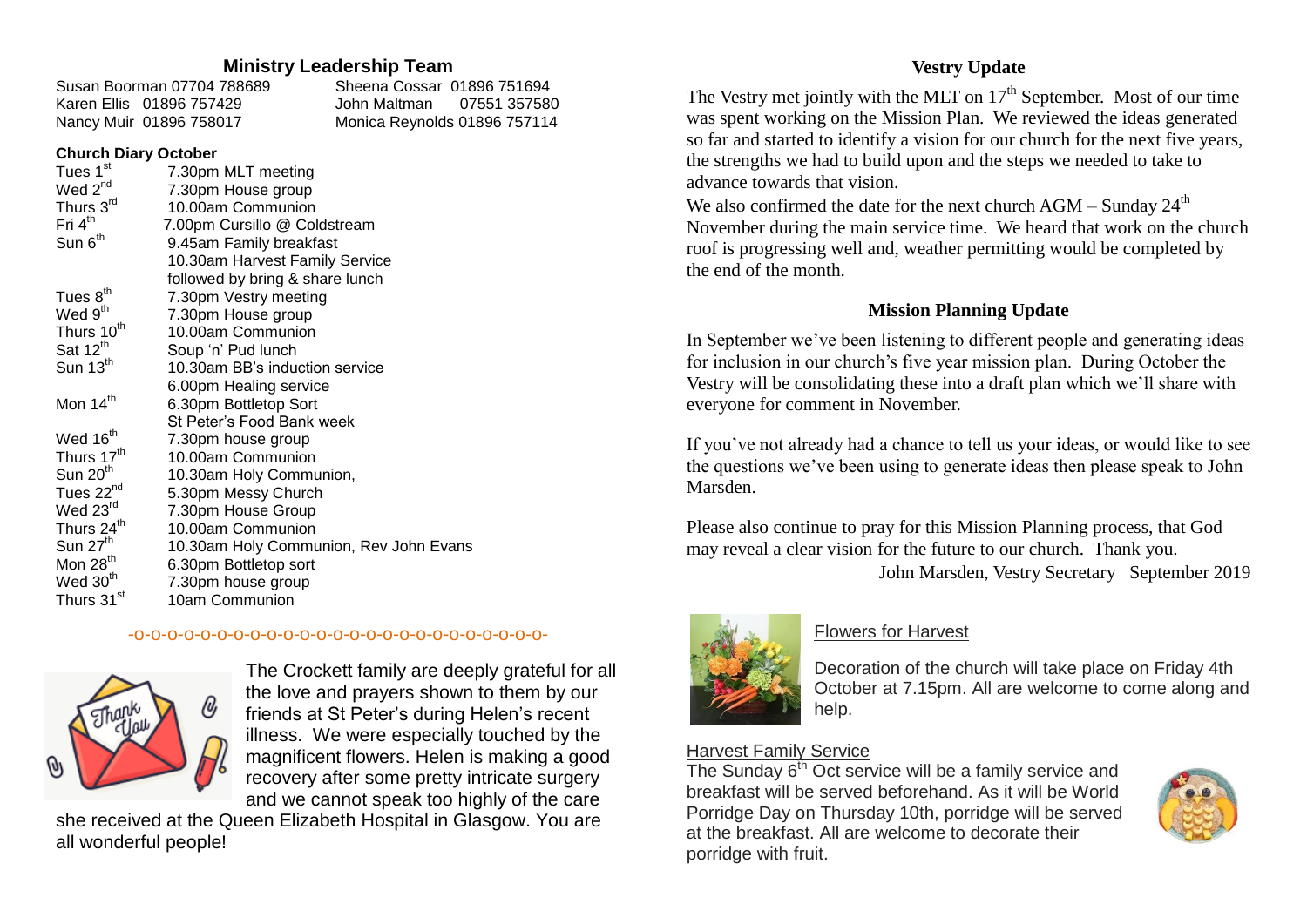

The refurbishment work at St John's, Selkirk starts on 2<sup>nd</sup> September. Please keep the congregation and those doing the work in your prayers during the time that the work is taking place.

#### **Invitation from St John's, Selkirk**

1. 'Travelling On' is the St John's Christian study course which is run every autumn and to which we would be delighted to welcome participants from our sister churches. This year we will be studying two 5-part modules - 'The Story of the Early Church' Part 4A) and 'What in the World is Wrong (Part 6). Part 4A will be on Tuesdays 1st, 15th, 29th Oct, and 12th, 26th November, 14.30-16.00 at 11 Shawpark Road, Selkirk. Part 6 will be on Wednesdays 16th, 30th Oct, 13th, 27th Nov and 11th December, also 14- 30-16.00 at the same address. The study material is available via the St John's website [\(www.stjohnselkirk.org.uk\)](http://www.stjohnselkirk.org.uk/), but through a password protected link, so anyone who would like to join either study group (or both)would need to contact me by email to get the password. Participation is free. The course involves provided preparatory reading before sessions and group discussion at the sessions.

2. St John's is holding its annual harvest lunch at The Woll on Sunday 6th October, 13.00 for 13.15, and would be delighted if any members of our sister churches would like to join with us. The cost is £16.95 for two courses, and those coming need to make their menu choices in advance from the following:

Mains: (A) Roast beef and Yorkshire pudding; (B) Seared Fillet of Cod; (C) Chicken Breast in White Wine Sauce; (D) Vegetarian Mushroom Bake Desserts: (E) Sticky Toffee Pudding; (F) Fruit Pavlova.

Payment to be made on the day, but we need to know numbers and choices from the menu by the 30th September. Again, people can contact me by email if they would like to come.

e-mail David Sceats dsceats@gmail.com if you are interested in either the study course or would like to attend the Harvest Lunch

Some of you will have heard Elspeth's talk on Sunday 1<sup>st</sup> September before she left to start a new job in Switzerland. Here are some of the highlights. (I can let you see a copy of the full version)

## **Setting out on the next stage of my life**

"I can't quite believe this day has come. Four weeks ago, I was asked if I would like to be today's speaker as it is my last day here at St Peter's, for four months at least. My first thought about speaking today when I received that email was, "what a great way to close this chapter in my life and open the next. Sharing my journey with some of my closest friends and family, and even some of my employers."

The idea of me standing in front of you all to deliver this a few years ago would have been panic attack inducing for me. I make no secret of my battles with depression and anxiety.. I am one of those, however, that everyday tasks induce anxiety. Simple things, such as going to work, shopping or even just leaving the house can seem daunting.

When I arrived here at St Peter's seven years ago, anxiety already had a grip on my life. I'm sure many of you can remember me hating people standing too close and hugging was completely out of the question

Not long after I began regularly attending services I was asked if I would like to serve at the altar. A scary thought, but I accepted because after all I wouldn't be the only one up there. I was terrified that I would make a mistake, despite John's having more confidence in my abilities than I did and I have to thank him for continually encouraging me to carry on.

I then started to attend Cursillo weekends where I allowed myself to open up a little more to people and stop seeing them all as the enemy. I let people hug me and not only spoke with individuals that I had never met before but lived with these people eating, relaxing and praying together. In the grand scheme of things this may appear to be a small thing but I know many of you were shocked when I came back and embraced you during the Peace.